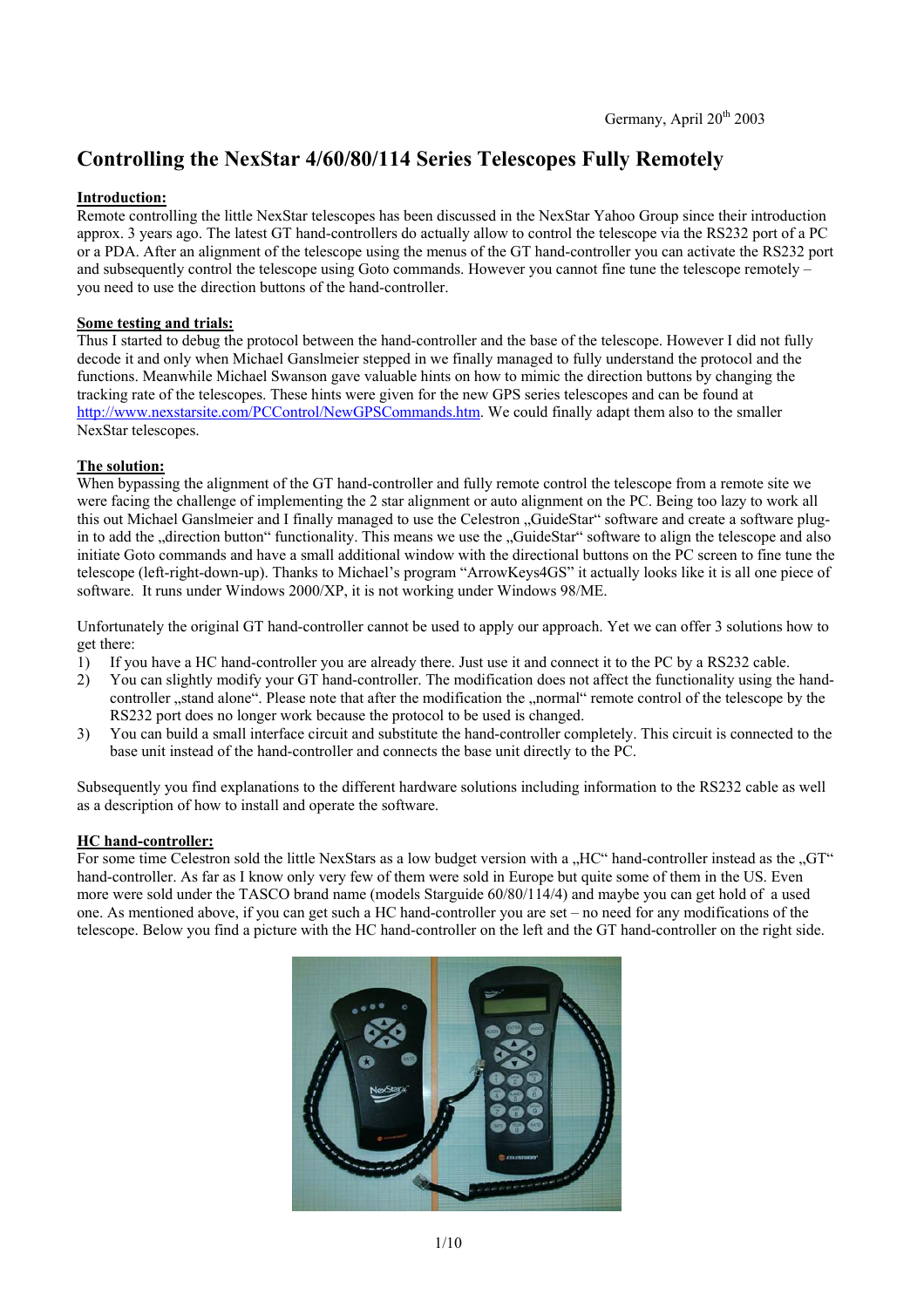#### **Modification of a GT hand-controller:**

If you know how to use a soldering iron you should not have a problem to make the necessary changes inside your GT hand-controller. However be aware that you will definitely loose you warranty of the telescope! Essentially you only have to cut some traces on the PCB of the hand-controller and insert a switch with some wires (see the diagram below).



After the modification you can switch between "stand alone mode" of the telescope (i.e. you align and control it with the hand-controller) and "remote control mode" (i.e. you can fully remote control the telescope with your PC). Below please find a picture with instructions for the modification. Please note the colours are:  $1=white(ws), 2=black(sw), 3=red(rt), 4=green(gn), 5=yellow(ge), 6=blue(bl)$ 

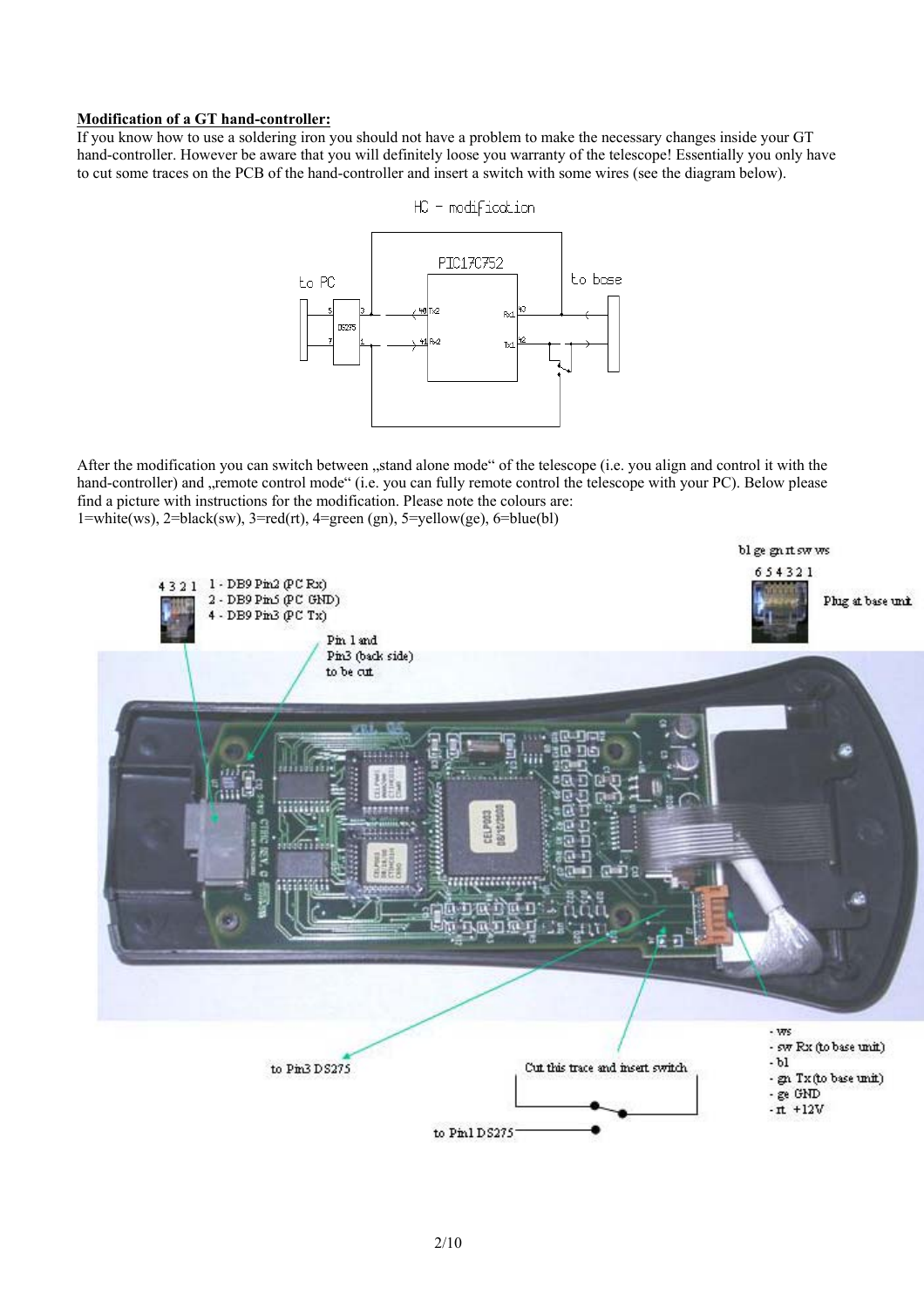Finally please see 2 pictures of the hand-controller after the modification.



By using a multi pole/through switch you should be able to modify the hand-controller also in a way, that you can switch between "original mode" and "new remote control mode". However we have not yet verified this in hardware.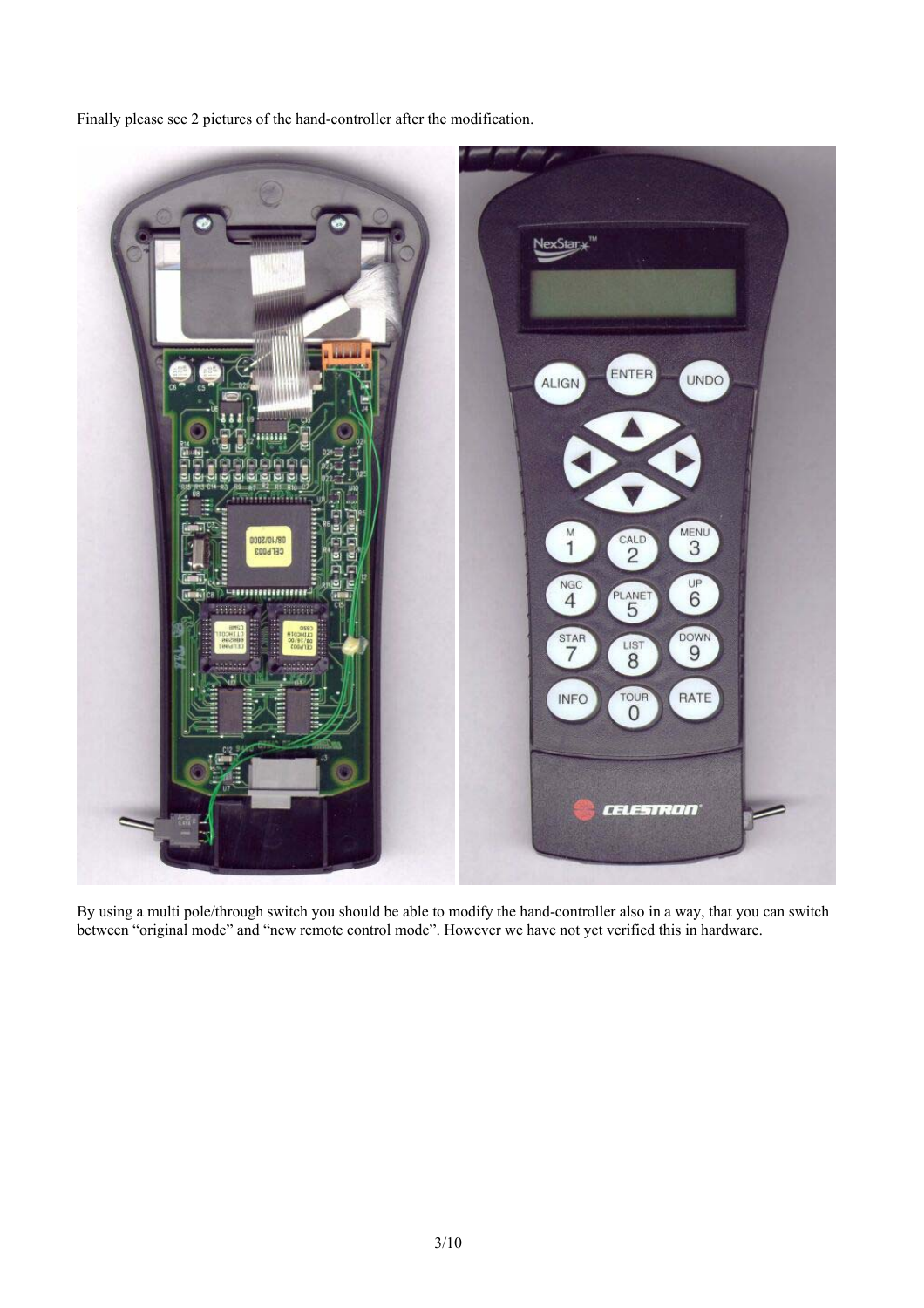#### **Simple Interface Circuit:**

The third solution is a small electronic circuit you need to build. Below you find the schematic of a simple interface. No external power supply is needed, the circuit is powered by the base unit of the telescope. Because this interface does not provide true RS232 levels it may not work with some PCs. However from our experience it should work with most of them. We recommend putting the PCB in a small plastic casing to insulate and protect it.



#### **Cable between telescope and PC:**

The RS232 cable for connecting the telescope to the PC is the same for the NexStars 4/5/8/60/80/114. You can buy it at Celestron and their dealers. If you are fond of home-brewing you may build your own cable. The signals at the plug going into the NexStar hand-controller are shown below..



A very comprehensive description can be downloaded from Mike Swanson's NexStar resource site at A http://www.nexstarsite.com/PCControl/RS232Cable.htm. He also offers a list of hints if you experience problems with the communication between the telescope and the PC at http://www.nexstarsite.com/PCControl/PCControlProblems.htm .

#### **How to install the software:**

The "GuideStar" software was shipped for a while with the NexStar telescope but Celestron meanwhile ceased to distribute it. I got permission from Celestron to freely distribute the software and you can download it from my homepage http://www.dd1us.de. Please note, that you can download the software free of charge but Celestron Inc. continues to hold all rights of the software.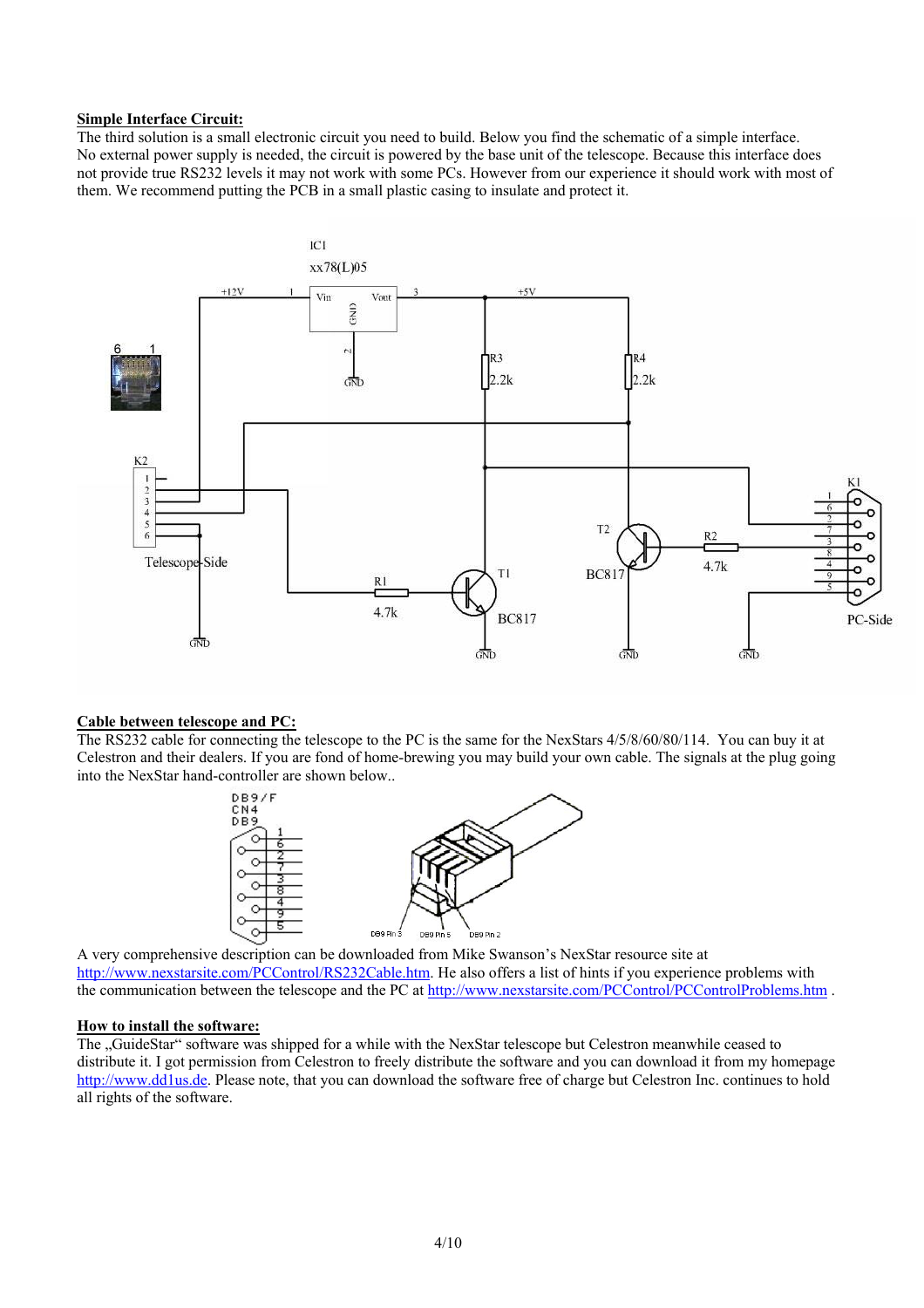

The full software package is called "GuideStar\_Setup.zip" and is 5.1MByte large. After downloading this .zip-file please unpack the installation program "GuideStar\_Setup.exe" into an empty folder (e.g. c:\copybox). Next you start this installation program to install the programs "GuideStar" and "ArrowKeys4GS" and the necessary auxiliary files. The default directory "c:\program files\GuideStar" must not be changed. If you have "GuideStar" already installed you need to download only the small file "ArrowKeys4GS\_only.zip" from my homepage and unzip it to "c:\program files\GuideStar".

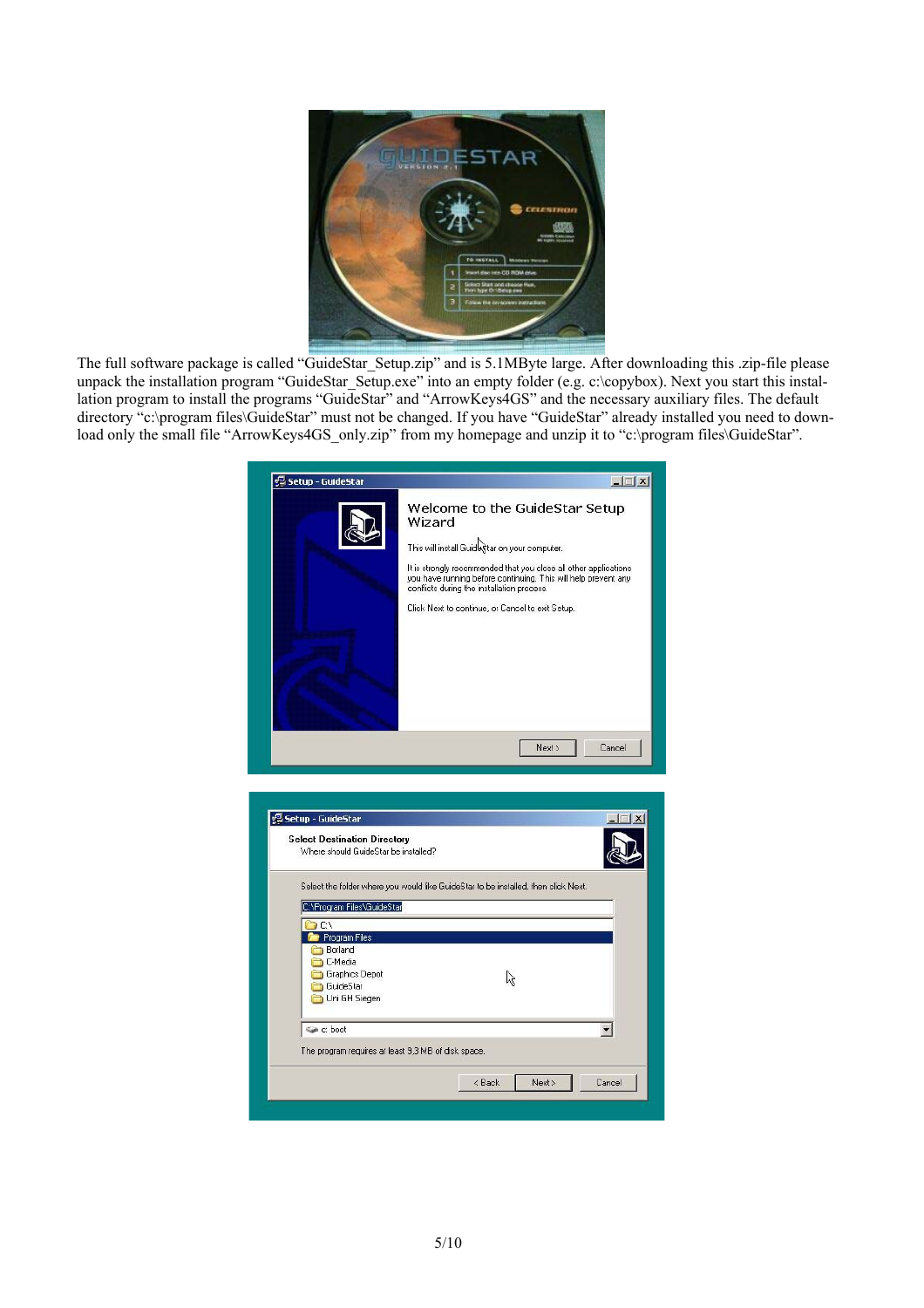| W<br>응 Setup - GuideStar<br>$\Box$                                                                                                                                                                     |
|--------------------------------------------------------------------------------------------------------------------------------------------------------------------------------------------------------|
|                                                                                                                                                                                                        |
| Select Start Menu Folder<br>Where should Setup place the program's shortcuts?                                                                                                                          |
| Select the Start Menu folder in which you would like Setup to create the program's<br>shortcuts, then click Next.                                                                                      |
| Astronomieprogramme                                                                                                                                                                                    |
| Adobe Acrobat<br>Amateurfunkprogramme<br>Astronomieprogramme<br>Audio<br>Autostart<br>Bildverarbeitung<br>CD Tools<br>Classic PhoneTools<br>DRM Software Radio<br>FoneSync<br>▾▏<br>Infothek           |
|                                                                                                                                                                                                        |
| < Back<br>Cancel<br>Next >                                                                                                                                                                             |
|                                                                                                                                                                                                        |
|                                                                                                                                                                                                        |
| Setup - GuideStar                                                                                                                                                                                      |
| Ready to Install<br>Setup is now ready to begin installing GuideStar on your computer.                                                                                                                 |
| Click Install to continue with the installation, or click Back if you want to review or<br>change any settings.                                                                                        |
| Destination directory:<br>A<br>C:\Program Files\GuideStar                                                                                                                                              |
| Start Menu folder:                                                                                                                                                                                     |
| Astronomieprogramme<br>$\left  4 \right $                                                                                                                                                              |
|                                                                                                                                                                                                        |
| Cancel<br>< Back<br>Install                                                                                                                                                                            |
|                                                                                                                                                                                                        |
|                                                                                                                                                                                                        |
|                                                                                                                                                                                                        |
| $ \Box$ $\times$<br>Setup - GuideStar<br>Setup has finished installing GuideStar on your computer. The<br>application may be launched by selecting the installed icons.<br>Click Finish to exit Setup. |
| ピ                                                                                                                                                                                                      |
|                                                                                                                                                                                                        |
| Finish                                                                                                                                                                                                 |
|                                                                                                                                                                                                        |

After the installation you can delete the file "GuideStar\_setup.exe" in your temporary folder (e.g. c:\copybox\). Please do never move the files but leave them in the directory "c:\program files\GuideStar" even when installing the software "GuideStar 2.1" on a PC running a German version of Windows (probably every non-US revision). Furthermore you must not set the Windows PC's country settings to German (again non-US). When changing to English (USA) it seems to work fine. If the country settings are set to German the RA/DEC values from the window "change information" are wrong converted to the used RA/DEC values in the window "information". Another small "bug" we noticed testing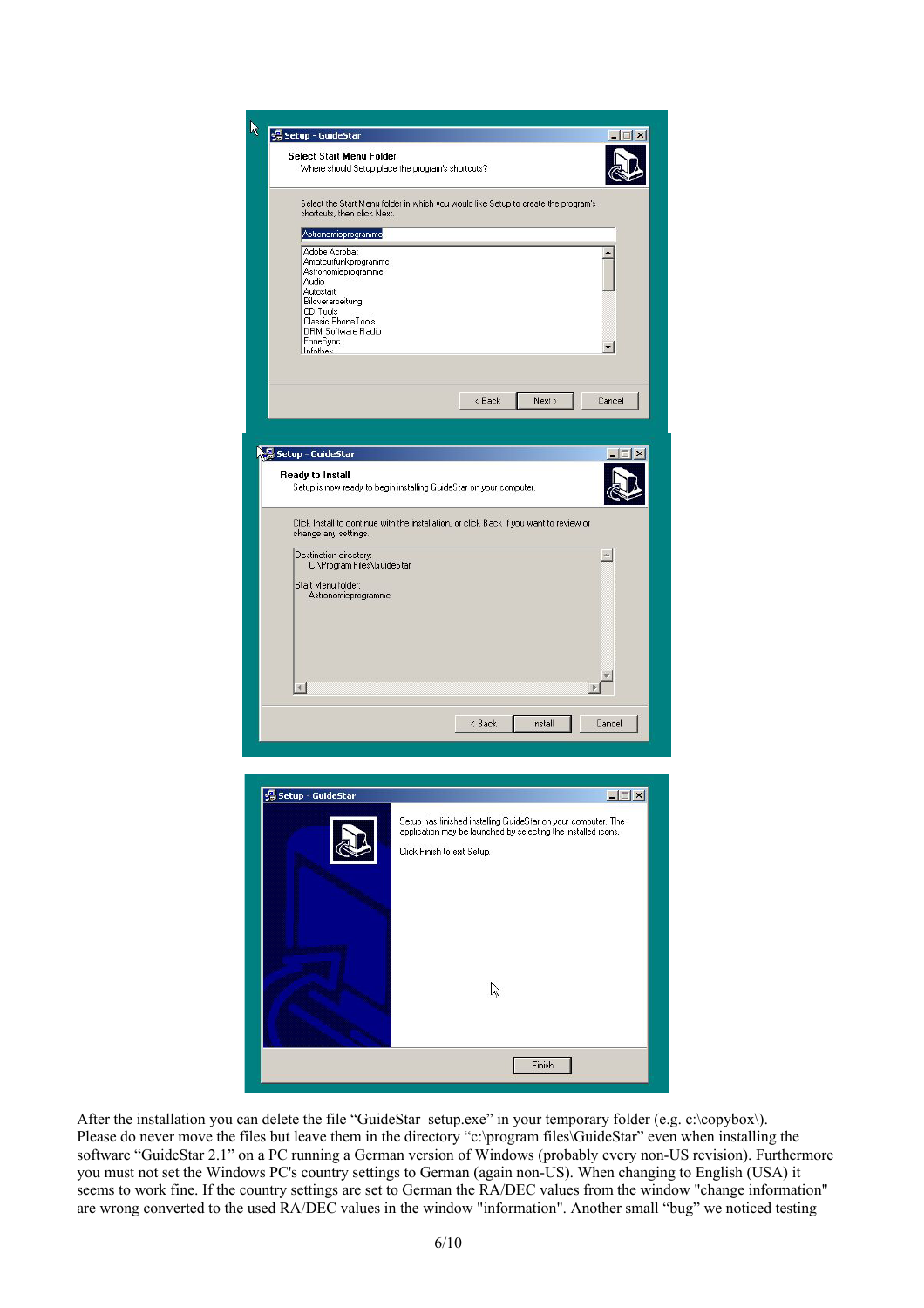"GuideStar" was the fact, that it is not completely removed out of memory when exiting the program. You can see this in the Windows task manager. However we have not noticed any problems associated with this behaviour.

#### **How to use the software:**

Now you can either start "GuideStar" and "ArrowKeys4GS" manually or just start the Batch file "GuideStar remote.bat" which you can find in the same directory and automates the launch of both programs together.

| <b>ArrowKeys for GuideStar</b> | $-1$ $-1$ $\times$ | -NexStar 80- |              |                |
|--------------------------------|--------------------|--------------|--------------|----------------|
| Up                             |                    | Current RA   | No Alignment | <b>Objects</b> |
| $\prec$<br>X                   |                    | Current Dec  | No Alignment |                |
| Dn                             |                    | Object       |              | Align          |
| Speed <sup>4</sup>             | GuideStar          | Tracking     | No Alignment | Setup          |
|                                |                    | Exit         |              | Help           |

Of course you have to configure the "GuideStar" software when you use it first time. Simply go through the setup menu and enter your location, time zone incl. daylight savings status, comm port number of the PC and your telescope model.

| Telescope<br><b>Backlash</b><br>Azm + $\sqrt{25}$<br>Alt + $\sqrt{25}$ | Location<br>Longiture 9° 22' 49" E<br>Change<br>Location<br>Latitude 49° 13' 28" N |
|------------------------------------------------------------------------|------------------------------------------------------------------------------------|
| Alt $-25$<br>Azm $\cdot$ 25<br>(0.999)<br>Send                         | City Germany, Langenbrettach<br>Time                                               |
| Altitude Limits (Degrees)<br>Max 75<br>Min $ 0$                        | Daylight Savings-<br>Zone:<br>$C$ On $G$ Off<br>Zone 23                            |
| Tracking<br>$C$ Off<br>$G$ On                                          | Comm Port<br>$C2$ $C3$<br>C <sub>4</sub><br>G <sub>1</sub><br><b>Test Port</b>     |
| Original Default Values<br>NexStar 80                                  | Default Directory<br>C:\Program Files\GuideStar\                                   |
|                                                                        |                                                                                    |

Once you saved these parameters they will be used as default for future alignments of the telescope. With the software using the time of the PC the alignments become thus very simple and fast. Next you need to align the telescope. The "GuideStar" software offers the same auto-alignment procedure as the GT hand-controller but with an improved menu.

|      | Level the telescope tube approximately horizontal. |               |
|------|----------------------------------------------------|---------------|
|      |                                                    |               |
| Back | Help                                               | Tube is Level |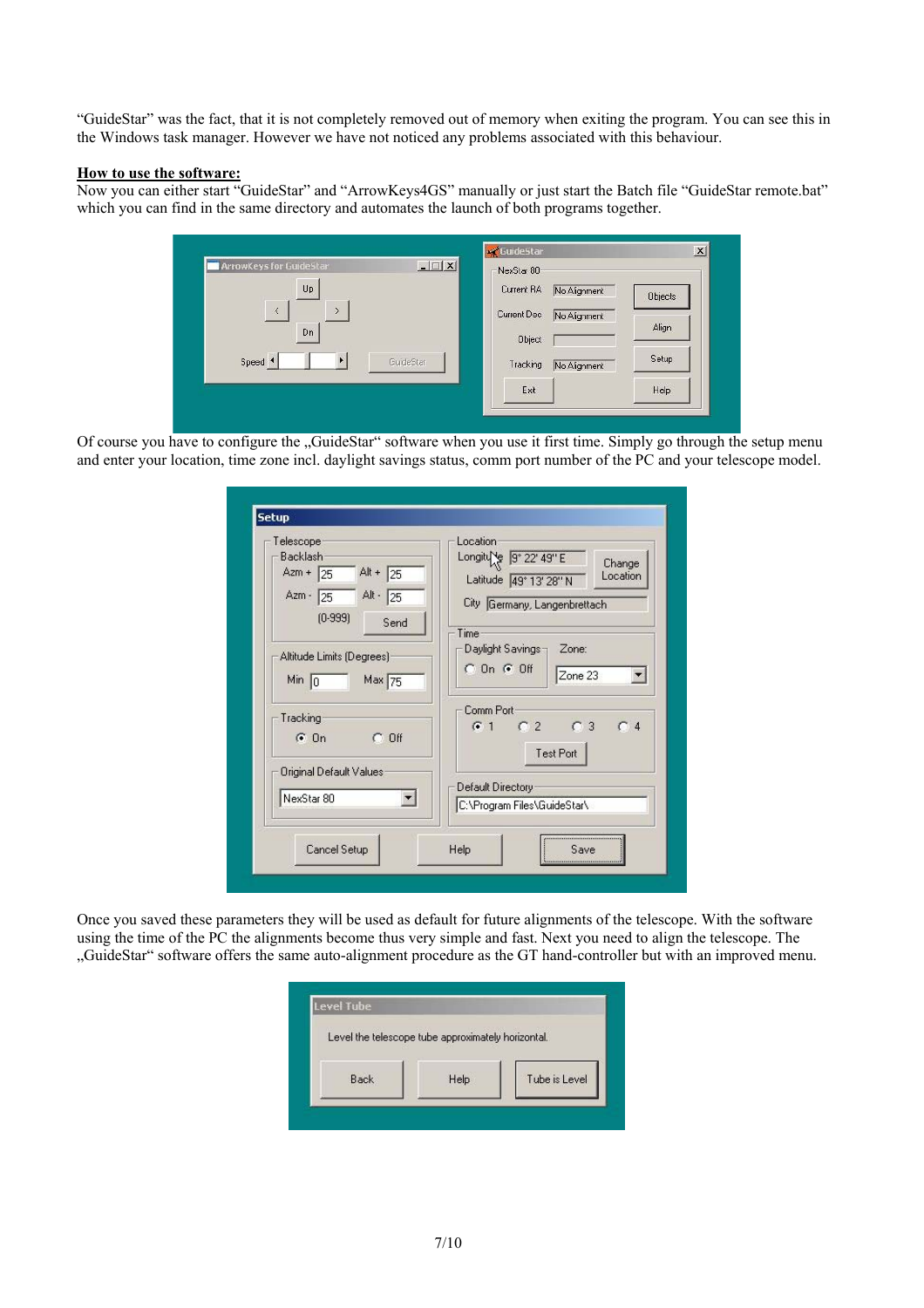| <b>Point North</b> |                                          |                      |
|--------------------|------------------------------------------|----------------------|
|                    | Point the telescope approximately North. |                      |
| Back               | Help                                     | Tube Points<br>North |

| Location  |                         |          |               |
|-----------|-------------------------|----------|---------------|
| City      | Germany, Langenbrettach |          | Setup         |
| Longitude | 9° 22' 49" E            | Latitude | 49° 13' 48" N |
|           |                         |          |               |

| Time                             |      |                     |         |
|----------------------------------|------|---------------------|---------|
| Verify the sytem time is correct |      | 18.11.2002 21:55:52 |         |
| Daylight Savings On              |      |                     |         |
| Time Zone: Zone 23               |      | Setup               |         |
|                                  |      |                     |         |
| Back                             | Help |                     | Time OK |



| <b>GuideStar</b> |                                                                 |  |
|------------------|-----------------------------------------------------------------|--|
|                  | Telescope is aligned. Don't forget to turn of Star Pointer off. |  |
|                  |                                                                 |  |

After alignment you can use "GuideStar" alone or the auxiliary program along with it. Below please find a screen shot of the "GuideStar" program (right) and the small auxiliary program "ArrowKeys4GS" with the direction buttons (left).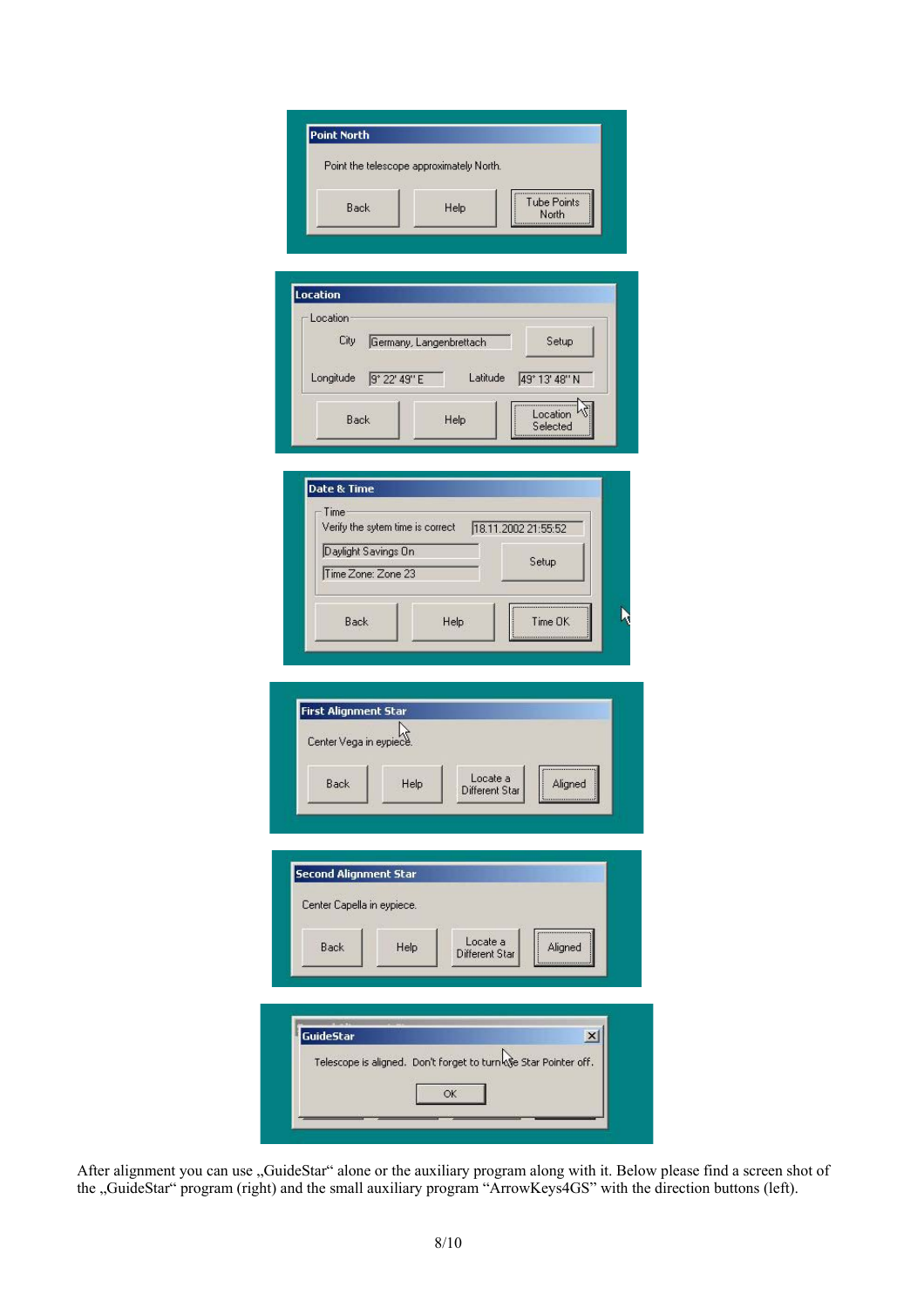| <b>ArrowKeys for GuideStar</b> | $-12x$    | GuideStar<br>Status- |                  |         |
|--------------------------------|-----------|----------------------|------------------|---------|
| $U_{\mathsf{P}}$               |           | Current RA           | <b>6h 24m 4s</b> | Objects |
| $\hat{<}$<br>$\mathbf{y}$      |           | Current Dec          | +45° 59' 55"     | Align   |
| Dn<br>M                        |           | Object               | Capella          |         |
| Speed 1                        | GuideStar | Tracking             | Active           | Setup   |
|                                |           | Exit                 |                  | Help    |

You can actually either use your mouse to click on the direction buttons or use the direction buttons on your keypad. Make sure numlock is deactivated. You can press two direction buttons simultaneously (e.g. right and up). With the slider "speed" in the "ArrowKeys4GS" window you can control the speed of the telescope. Once initiated a command from the program "ArrowKeys4GS" the program "GuideStar" is in a kind of hibernation mode (without loosing the alignment). However the tracking mode as defined in "GuideStar" is still active thus you can Goto an object, track it and center it with the direction buttons of the PC. If you want to send new commands from "GuideStar" (e.g. send a new Goto command or change the tracking mode) please first click on the button "GuideStar" in the window "ArrowKeys4GS" and then use the program "GuideStar". The program "GuideStar" offers quite some nice features – you should really give it a try. The next screenshots give you examples of the Goto menu as well as an information window for some of the objects.

| Goto                                          | Database Messier<br>Name <sub>[1</sub> | 500 ly. Diameter = $10 \,  y''  -  $ |
|-----------------------------------------------|----------------------------------------|--------------------------------------|
| List Databases-<br>Altitude-                  | Other Name NGC 1952                    |                                      |
| Select Database Common Stars<br>$+90^{\circ}$ | Type $\overline{N}$                    | $\overline{\mathcal{P}}$             |
| Select Object<br>Achemar                      | Constellation Tau                      | Text File:<br>messier.txt            |
|                                               | Right Ascension 10h 44m 6s             |                                      |
| Goto<br>Add Object<br>Information             | Declination +22° 1'0"                  |                                      |
| Numerical Databases                           | Altitude +90° 0' 0"                    |                                      |
| G Messier<br>Enter Messier Number             | Min Avg Max<br>Magnitude               |                                      |
| $[1 - 109]$<br>$C$ NGC                        | 8.4<br>Mag. Period                     |                                      |
| $C$ SAO                                       | Separation                             |                                      |
| Goto<br>Information<br>C Caldwell             | Position Angle                         |                                      |
|                                               | Angular Size                           |                                      |
| Exit Goto<br>Help                             | Distance                               | Image File: C:\Program Files\Guid    |
|                                               | Spectral Type                          | Modify Info<br>Exit Info             |

You can jump between both programs as often as you want. Please note that the two programs do communicate properly using Windows 2000 and XP, they are not working together using Windows 98 and ME. It looks like the used hibernation mode in "GuideStar" cannot be used in some Windows versions, sorry! If you test it with other Windows versions we kindly ask you to share your experience with us and the other NexStar users.

#### **What's missing?**

Now that you can control your telescope remotely you also want to watch the sky remotely. You can attach a web- or video-camera to your eyepiece/instead of your eyepiece. The live pictures can be transferred to a TV/video screen to watch it or to a frame grabber card in your PC for further processing. There are many nice programs available to process such signals like integrating, noise reduction, enhancements.

#### **What comes next?**

Well, of course we want to get rid of all the wires between the telescope and the PC. You can find an article on my webpage (http://www.dd1us.de) showing a 2.4 GHz radio link to transmit the video signal from the telescope to you. An RF link for the RS232 control signals is under investigation and will be published once we succeed ;-)